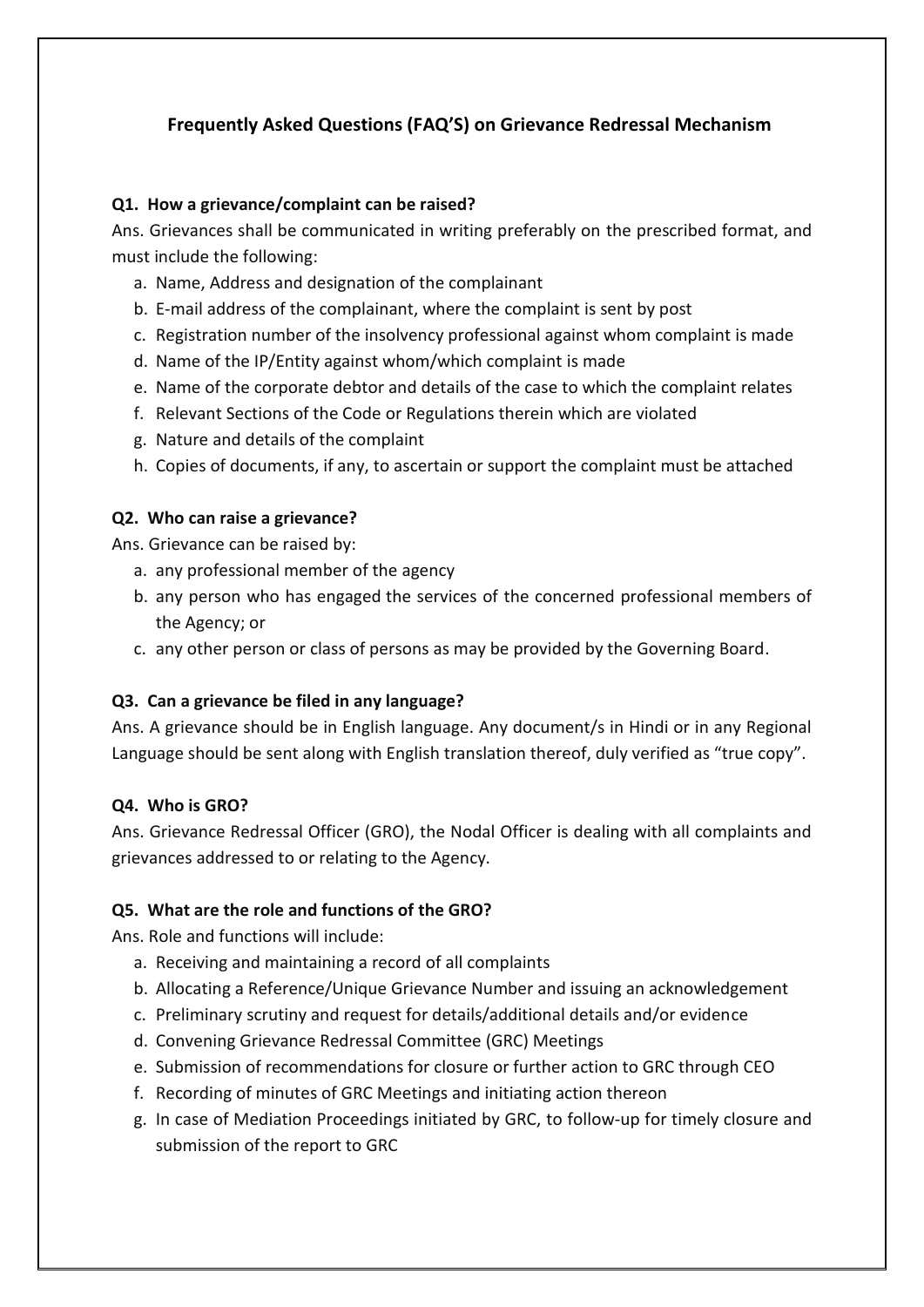- h. Submit a periodic review as per frequency determined by GRC to the Committee detailing the receipt and disposal of complaints
- i. Maintain necessary records of all complaints received and disposed along with the related documents, minutes, reports (if any), etc.
- j. Report to the Governing Board at each of their meetings the details of the complaints/grievances received and disposed between two intervening Board meetings and submit an Annual review of the Grievance Redressal Mechanism.
- k. Any other function assigned by Board/GRC/CEO relating to Grievance Redressal.

### **Q6. What are the modes of filing a grievance?**

Ans. The grievance(s) should be submitted through the following modes: By sending an email, with the word "Grievance "recorded in the subject head to:

- a. [Ipgrievance@icai.in](mailto:Ipgrievance@icai.in)
- b. By letter to:

The Grievance Redressal Officer (GRO)

Indian Institute of Insolvency professional of ICAI

Address: ICAI Bhawan, Hostel Block, VIII Floor, A-29 Sector-62, Noida -201301(Uttar Pradesh)

#### **Q7. Is there any prescribed format for filing a grievance?**

Ans. A stake holder, who wishes to file a grievance/complaint, shall file it with IIIPI in the prescribed Form. Form is available on the website of IIIPI.

### **Q8. Is there any fee prescribed for filing a grievance?**

Ans. A stake holder, who wishes to file a grievance, shall submit a demand draft for One thousand and five hundred rupees drawn in favour of the Indian Institute of Insolvency Professionals of ICAI payable at New Delhi or an online acknowledgement of One thousand and five hundred rupees paid to the credit of the IIIPI towards fee, along with the application.

### **Q9. Is there any specified period within which a grievance is to be filed?**

Ans. A grievance/complaint shall be filed within Thirty days of the occurrence of the cause of action for the grievance or the complaint.

# **Q10. Is there any extension of time provided if the grievance is not filed within the specified period?**

Ans. A grievance or a complaint may be filed after the aforesaid period, if there are sufficient reasons justifying the delay, but such period shall not exceed a further 15 days, i.e. total 45 days.

#### **Q11. How a grievance is registered?**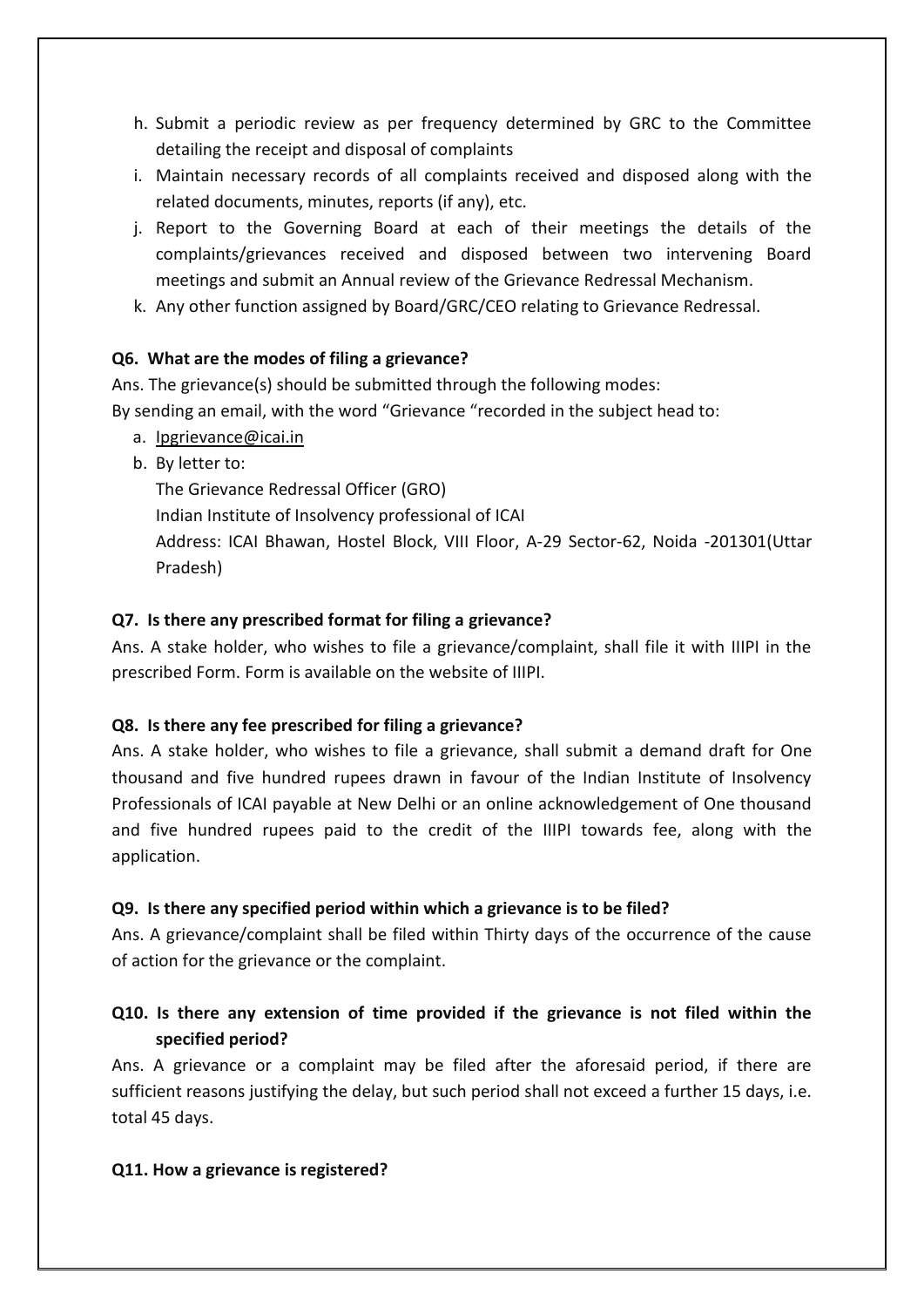Ans. A reference number/ unique grievance number will be allocated by GRO to each complaint / grievance received either through email or letter and an acknowledgement sent by email/post as per details provided by the complainant.

## **Q12. What happens if more than one grievance is received in the same matter?**

Ans. Where IIIPI is in receipt of more than one grievance/complaint in the same matter, it may club such grievance/complaint together for their disposal.

## **Q13. Does the complainant receive any acknowledgement after filing a grievance?**

Ans. An acknowledgement shall be sent by the GRO to the Complainant within five days of the receipt of the grievance.

## **Q14. What is the procedure of redressal of grievance?**

Ans. On receipt of the complaint/request for grievance redressal, the application will be scrutinized for completeness by GRO who may request for additional information or clarification(s) in this regard.

Once the application is deemed to be complete, it will be submitted to the Grievance Redressal Committee for consideration and necessary action.

The Committee, after examining the grievance, the observations of the GRO and the facts associated with it, may:

- a. Dismiss the grievance if it is felt to be devoid of merit, or
- b. Refer the matter to the Disciplinary Committee, if deemed appropriate, for suitable action against the IP who is the subject of the complaint, or
- c. Direct the parties to seek mediation as a means of redressal of grievance.
- d. In case of a Mediation Process initiated by GRC, the GRO will ensure adherence to the timelines approved by the GRC.

# **Q15. Can the details of the parties be disclosed in public domain?**

Ans. Complaint details will be kept confidential and shall be shared with other organizations /regulatory authorities only if in accordance with the relevant laws and the parties to the complaint/grievance will be kept apprised about the same. Sharing of information with an external agency/organization will be done only with a written consent of the parties where such input is felt to be necessary for resolving the complaint.

### **Q16. When can the grievance be considered as closed?**

Ans. A grievance shall be considered as disposed off and closed in any of the following instances, namely:

- a. when the IIIPI has decided in favor of the complainant and initiated appropriate action;
- b. where the complainant has indicated in writing, its acceptance of the response of the IIIPI;